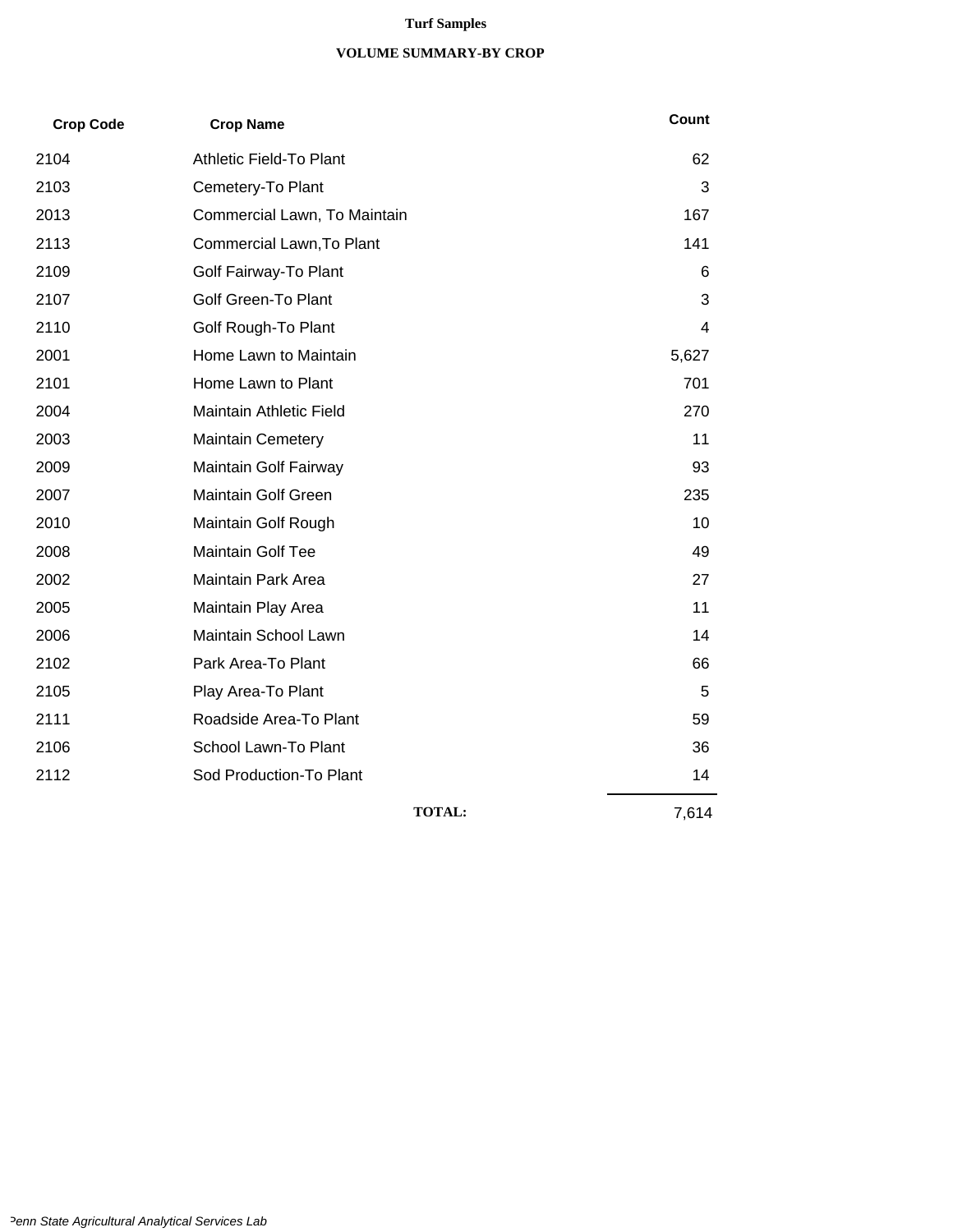| County           | <b>Total Samples</b> | Crop                           | # of Samples |
|------------------|----------------------|--------------------------------|--------------|
|                  |                      |                                |              |
| <b>ADAMS</b>     | 76                   |                                |              |
|                  |                      | Home Lawn to Maintain          | 66           |
|                  |                      | Home Lawn to Plant             | 1            |
|                  |                      | Maintain Athletic Field        | 5            |
|                  |                      | <b>Maintain Golf Green</b>     | 1            |
|                  |                      | Roadside Area-To Plant         | 3            |
| <b>ALLEGHENY</b> | 470                  |                                |              |
|                  |                      | Commercial Lawn, To Maintain   | 3            |
|                  |                      | Commercial Lawn, To Plant      | 12           |
|                  |                      | <b>Golf Green-To Plant</b>     | 2            |
|                  |                      | Home Lawn to Maintain          | 366          |
|                  |                      | Home Lawn to Plant             | 69           |
|                  |                      | <b>Maintain Athletic Field</b> | $\mathbf 1$  |
|                  |                      | <b>Maintain Golf Green</b>     | 6            |
|                  |                      | <b>Maintain Park Area</b>      | 2            |
|                  |                      | Roadside Area-To Plant         | 8            |
|                  |                      | Sod Production-To Plant        | 1            |
| <b>ARMSTRONG</b> | 68                   |                                |              |
|                  |                      | Home Lawn to Maintain          | 11           |
|                  |                      | Home Lawn to Plant             | 4            |
|                  |                      | Maintain Golf Fairway          | 16           |
|                  |                      | <b>Maintain Golf Green</b>     | 19           |
|                  |                      | <b>Maintain Golf Tee</b>       | 18           |
| <b>BEAVER</b>    | 35                   |                                |              |
|                  |                      | Home Lawn to Maintain          | 30           |
|                  |                      | Home Lawn to Plant             | 5            |
| <b>BEDFORD</b>   | 14                   |                                |              |
|                  |                      | Commercial Lawn, To Plant      | 1            |
|                  |                      | Home Lawn to Maintain          | 7            |
|                  |                      | Home Lawn to Plant             | 4            |
|                  |                      | Maintain Athletic Field        | 1            |
|                  |                      | Roadside Area-To Plant         | 1            |
| <b>BERKS</b>     | 249                  |                                |              |
|                  |                      | Athletic Field-To Plant        | 18           |
|                  |                      | Commercial Lawn, To Maintain   | 5            |
|                  |                      | Commercial Lawn, To Plant      | 4            |
|                  |                      | Home Lawn to Maintain          | 183          |
|                  |                      | Home Lawn to Plant             | 21           |
|                  |                      | Maintain Athletic Field        | 9            |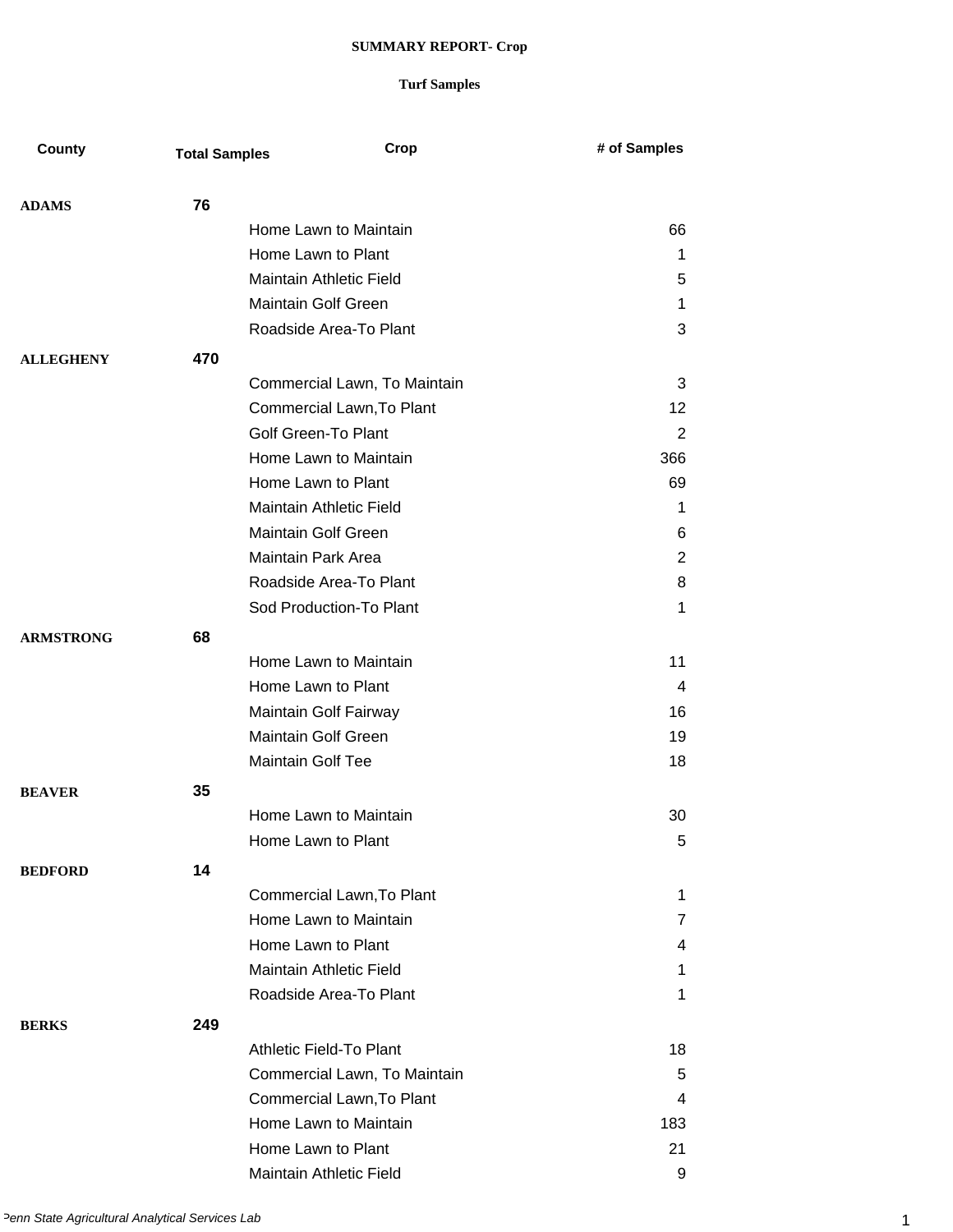| County          | <b>Total Samples</b> | Crop                           | # of Samples   |
|-----------------|----------------------|--------------------------------|----------------|
|                 |                      | <b>Maintain Cemetery</b>       | 3              |
|                 |                      | <b>Maintain Golf Green</b>     | 1              |
|                 |                      | <b>Maintain Park Area</b>      | 1              |
|                 |                      | Maintain Play Area             | 1              |
|                 |                      | Park Area-To Plant             | 2              |
|                 |                      | School Lawn-To Plant           | 1              |
| <b>BLAIR</b>    | 73                   |                                |                |
|                 |                      | Athletic Field-To Plant        | 1              |
|                 |                      | Home Lawn to Maintain          | 37             |
|                 |                      | Home Lawn to Plant             | 9              |
|                 |                      | <b>Maintain Athletic Field</b> | 14             |
|                 |                      | Maintain Golf Fairway          | 3              |
|                 |                      | Maintain Golf Green            | 3              |
|                 |                      | Maintain Golf Rough            | 3              |
|                 |                      | <b>Maintain Golf Tee</b>       | 3              |
| <b>BRADFORD</b> | 13                   |                                |                |
|                 |                      | Cemetery-To Plant              | 1              |
|                 |                      | Home Lawn to Maintain          | 5              |
|                 |                      | Home Lawn to Plant             | 3              |
|                 |                      | Maintain Athletic Field        | $\overline{2}$ |
|                 |                      | Roadside Area-To Plant         | 2              |
| <b>BUCKS</b>    | 277                  |                                |                |
|                 |                      | <b>Athletic Field-To Plant</b> | 9              |
|                 |                      | Commercial Lawn, To Maintain   | 11             |
|                 |                      | Commercial Lawn, To Plant      | 50             |
|                 |                      | Golf Green-To Plant            | 1              |
|                 |                      | Home Lawn to Maintain          | 140            |
|                 |                      | Home Lawn to Plant             | 34             |
|                 |                      | Maintain Athletic Field        | 13             |
|                 |                      | <b>Maintain Golf Green</b>     | 4              |
|                 |                      | <b>Maintain Park Area</b>      | 3              |
|                 |                      | Maintain Play Area             | 1              |
|                 |                      | <b>Maintain School Lawn</b>    | 5              |
|                 |                      | Park Area-To Plant             | 2              |
|                 |                      | Roadside Area-To Plant         | 1              |
|                 |                      | School Lawn-To Plant           | 1              |
|                 |                      | Sod Production-To Plant        | 2              |
| <b>BUTLER</b>   | 103                  |                                |                |
|                 |                      | Athletic Field-To Plant        | 1              |
|                 |                      | Commercial Lawn, To Plant      | 10             |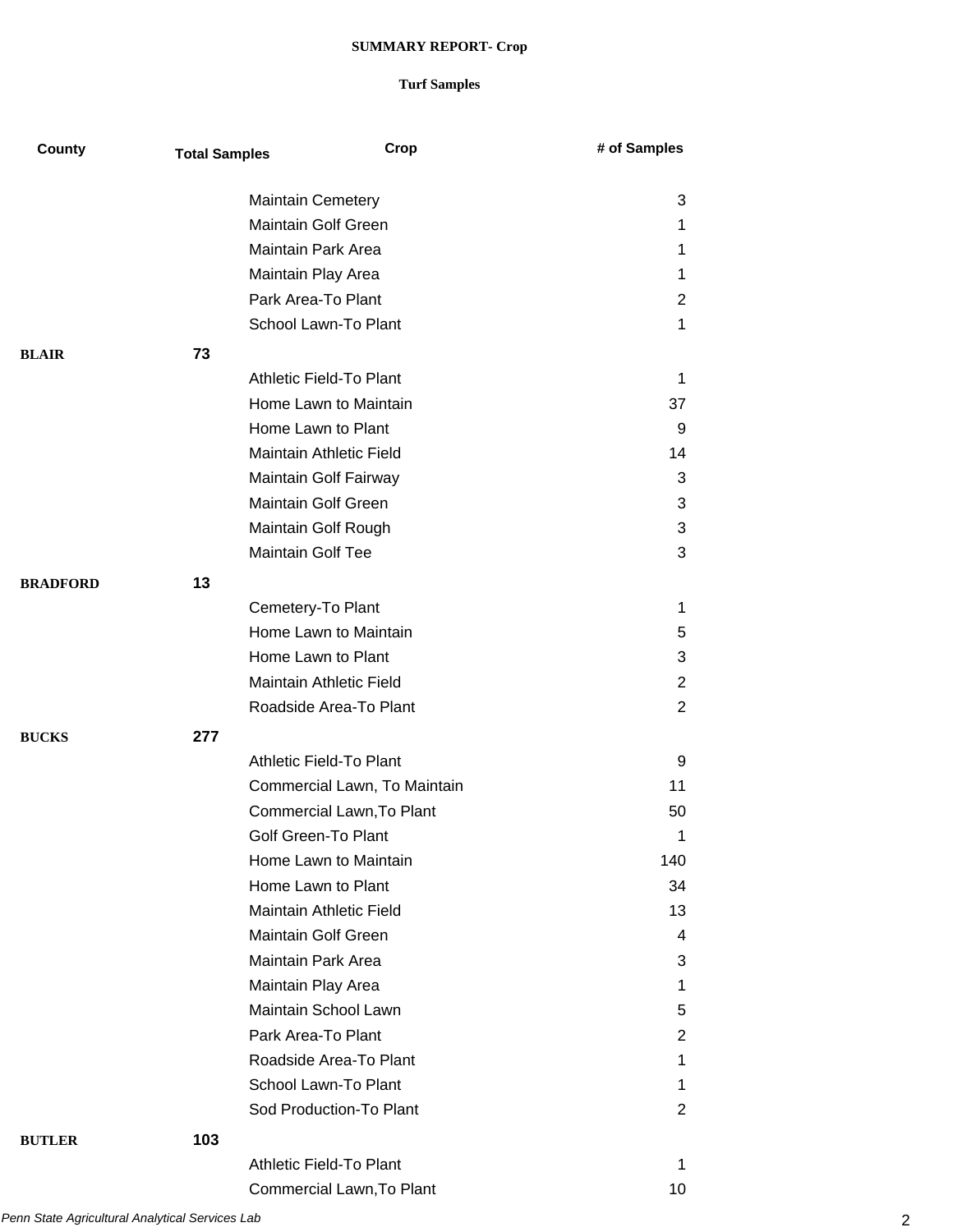| County         | <b>Total Samples</b> | Crop                           | # of Samples    |
|----------------|----------------------|--------------------------------|-----------------|
|                |                      | Home Lawn to Maintain          | 63              |
|                |                      | Home Lawn to Plant             | 14              |
|                |                      | <b>Maintain Athletic Field</b> | 5               |
|                |                      | Maintain Play Area             | 1               |
|                |                      | Park Area-To Plant             | 2               |
|                |                      | Roadside Area-To Plant         | $\overline{7}$  |
| <b>CAMBRIA</b> | 33                   |                                |                 |
|                |                      | Home Lawn to Maintain          | 14              |
|                |                      | Home Lawn to Plant             | 7               |
|                |                      | Maintain Golf Fairway          | 4               |
|                |                      | Maintain Golf Green            | 6               |
|                |                      | Roadside Area-To Plant         | $\overline{2}$  |
| <b>CAMERON</b> | $\mathbf{2}$         |                                |                 |
|                |                      | Commercial Lawn, To Plant      | 1               |
|                |                      | Home Lawn to Maintain          | 1               |
|                |                      |                                |                 |
| <b>CARBON</b>  | 19                   | Home Lawn to Maintain          | 9               |
|                |                      | Home Lawn to Plant             | 3               |
|                |                      | Maintain Athletic Field        | 3               |
|                |                      | Maintain School Lawn           | 1               |
|                |                      | Play Area-To Plant             | 3               |
| <b>CENTRE</b>  | 426                  |                                |                 |
|                |                      | Athletic Field-To Plant        | 1.              |
|                |                      | Commercial Lawn, To Maintain   | 6               |
|                |                      | Commercial Lawn, To Plant      | 8               |
|                |                      | Home Lawn to Maintain          | 75              |
|                |                      | Home Lawn to Plant             | 53              |
|                |                      | <b>Maintain Athletic Field</b> | 36              |
|                |                      | Maintain Golf Fairway          | 46              |
|                |                      | <b>Maintain Golf Green</b>     | 158             |
|                |                      | Maintain Golf Rough            | 7               |
|                |                      | <b>Maintain Golf Tee</b>       | 18              |
|                |                      | Maintain Park Area             | 1               |
|                |                      | Maintain School Lawn           | 7               |
|                |                      | Park Area-To Plant             | 8               |
|                |                      | School Lawn-To Plant           | $\overline{2}$  |
| <b>CHESTER</b> | 278                  |                                |                 |
|                |                      | Commercial Lawn, To Plant      | 12 <sub>2</sub> |
|                |                      | Home Lawn to Maintain          | 212             |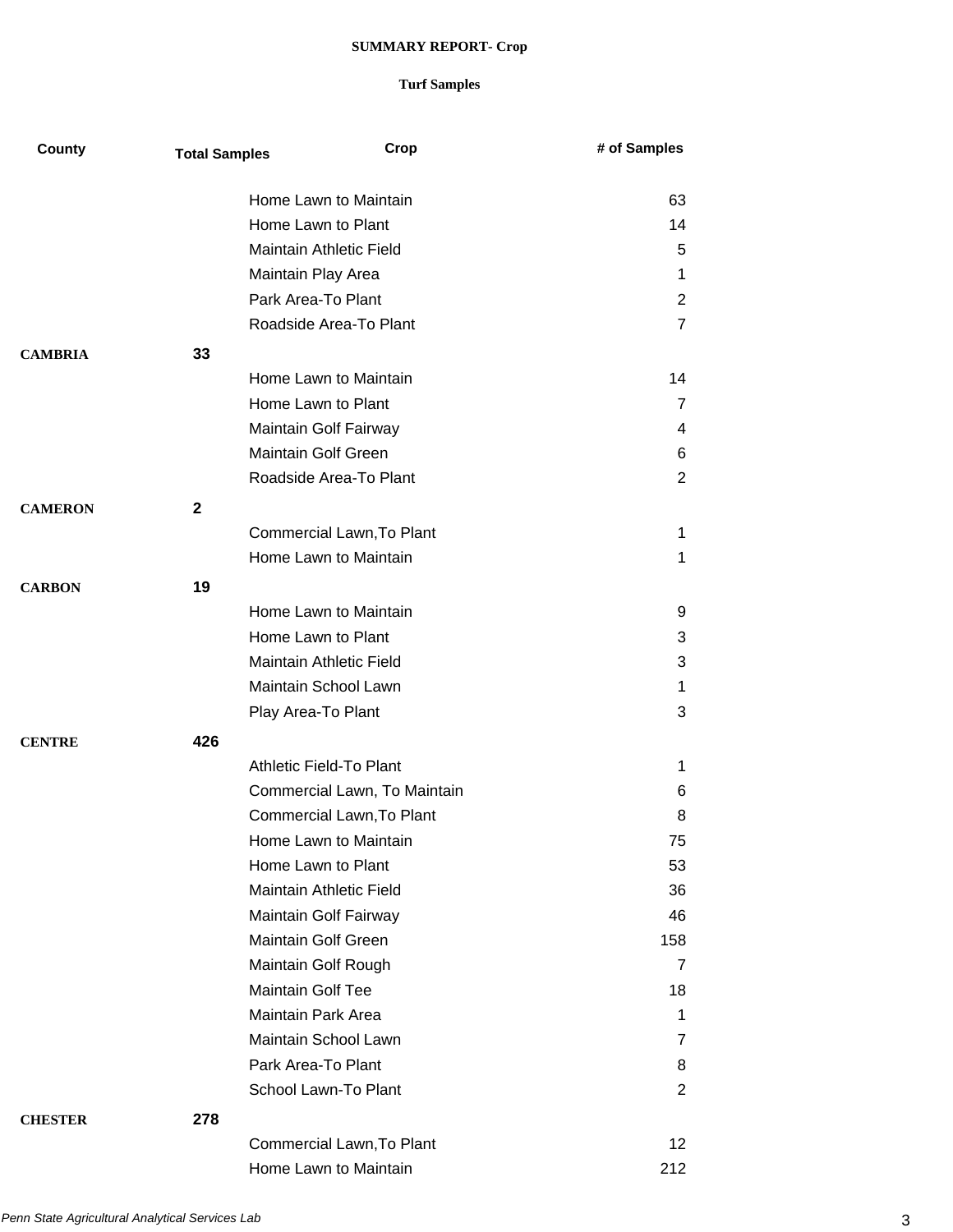| County            | <b>Total Samples</b> | Crop                                                 | # of Samples |
|-------------------|----------------------|------------------------------------------------------|--------------|
|                   |                      |                                                      |              |
|                   |                      | Home Lawn to Plant<br><b>Maintain Athletic Field</b> | 34           |
|                   |                      |                                                      | 3            |
|                   |                      | Maintain Play Area                                   | 1            |
|                   |                      | Park Area-To Plant                                   | 14           |
|                   |                      | Roadside Area-To Plant                               | 2            |
| <b>CLARION</b>    | 15                   |                                                      |              |
|                   |                      | Home Lawn to Maintain                                | 14           |
|                   |                      | Home Lawn to Plant                                   | 1            |
| <b>CLEARFIELD</b> | 88                   |                                                      |              |
|                   |                      | Home Lawn to Maintain                                | 65           |
|                   |                      | Home Lawn to Plant                                   | 16           |
|                   |                      | <b>Maintain Athletic Field</b>                       | 5            |
|                   |                      | Maintain Park Area                                   | 1            |
|                   |                      | Park Area-To Plant                                   | 1            |
| <b>CLINTON</b>    | 18                   |                                                      |              |
|                   |                      | Home Lawn to Maintain                                | 15           |
|                   |                      | Home Lawn to Plant                                   | $\mathbf 1$  |
|                   |                      | Roadside Area-To Plant                               | 2            |
| <b>COLUMBIA</b>   | 21                   |                                                      |              |
|                   |                      | Home Lawn to Maintain                                | 13           |
|                   |                      | Home Lawn to Plant                                   | 3            |
|                   |                      | Maintain Athletic Field                              | 5            |
|                   | 10                   |                                                      |              |
| <b>CRAWFORD</b>   |                      | Commercial Lawn, To Plant                            | 1            |
|                   |                      | Home Lawn to Maintain                                | 6            |
|                   |                      | Home Lawn to Plant                                   | 2            |
|                   |                      | Park Area-To Plant                                   | 1            |
|                   |                      |                                                      |              |
| <b>CUMBERLAND</b> | 207                  |                                                      |              |
|                   |                      | Athletic Field-To Plant                              | 2            |
|                   |                      | Commercial Lawn, To Plant                            | 4            |
|                   |                      | Home Lawn to Maintain                                | 151          |
|                   |                      | Home Lawn to Plant                                   | 17           |
|                   |                      | Maintain Athletic Field                              | 32           |
|                   |                      | School Lawn-To Plant                                 | 1            |
| <b>DAUPHIN</b>    | 205                  |                                                      |              |
|                   |                      | Athletic Field-To Plant                              | 1            |
|                   |                      | Commercial Lawn, To Maintain                         | 6            |
|                   |                      | Commercial Lawn, To Plant                            | 4            |
|                   |                      | Home Lawn to Maintain                                | 158          |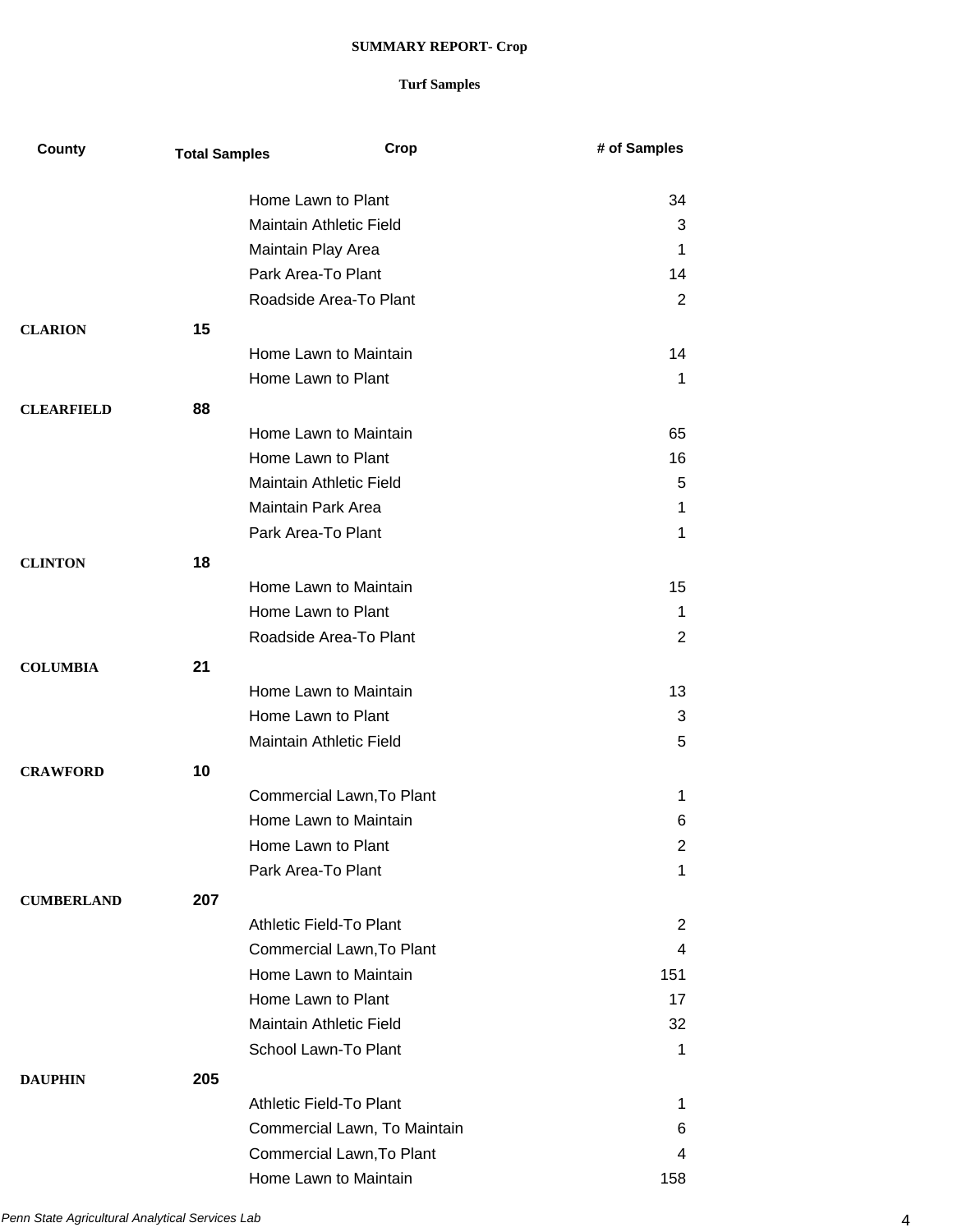### **Turf Samples**

| County          | <b>Total Samples</b> | Crop                                              | # of Samples   |
|-----------------|----------------------|---------------------------------------------------|----------------|
|                 |                      | Home Lawn to Plant                                | 21             |
|                 |                      | <b>Maintain Athletic Field</b>                    | 8              |
|                 |                      | Maintain Golf Fairway                             | $\overline{2}$ |
|                 |                      | Roadside Area-To Plant                            | $\overline{2}$ |
|                 |                      | School Lawn-To Plant                              | 3              |
| <b>DELAWARE</b> | 607                  |                                                   |                |
|                 |                      | Athletic Field-To Plant                           | 1              |
|                 |                      | Golf Rough-To Plant                               | 3              |
|                 |                      | Home Lawn to Maintain                             | 536            |
|                 |                      | Home Lawn to Plant                                | 23             |
|                 |                      | Maintain Athletic Field                           | 2              |
|                 |                      | Maintain Golf Fairway                             | 18             |
|                 |                      | Maintain Golf Green                               | 20             |
|                 |                      | <b>Maintain Golf Tee</b>                          | 4              |
| <b>DELWARE</b>  | 1                    |                                                   |                |
|                 |                      | Home Lawn to Maintain                             | 1              |
|                 | 20                   |                                                   |                |
| <b>ELK</b>      |                      | Commercial Lawn, To Plant                         | 1              |
|                 |                      | Home Lawn to Maintain                             | 14             |
|                 |                      | Home Lawn to Plant                                | $\overline{2}$ |
|                 |                      | Maintain Golf Fairway                             | 1              |
|                 |                      | <b>Maintain Golf Green</b>                        | 1              |
|                 |                      | <b>Maintain Golf Tee</b>                          | 1              |
|                 |                      |                                                   |                |
| <b>ERIE</b>     | 48                   |                                                   |                |
|                 |                      | Home Lawn to Maintain                             | 33             |
|                 |                      | Home Lawn to Plant<br>Maintain Athletic Field     | 6<br>4         |
|                 |                      |                                                   | 1              |
|                 |                      | <b>Maintain Cemetery</b><br>Maintain Golf Fairway | 1              |
|                 |                      | <b>Maintain Golf Green</b>                        | 1              |
|                 |                      | <b>Maintain Golf Tee</b>                          | 1              |
|                 |                      | School Lawn-To Plant                              | 1              |
|                 |                      |                                                   |                |
| <b>FAYETTE</b>  | 52                   |                                                   |                |
|                 |                      | Commercial Lawn, To Maintain                      | 1              |
|                 |                      | Commercial Lawn, To Plant                         | 1              |
|                 |                      | Home Lawn to Maintain                             | 46             |
|                 |                      | Home Lawn to Plant                                | 3              |
|                 |                      | Maintain Athletic Field                           | 1              |

**FOREST 1**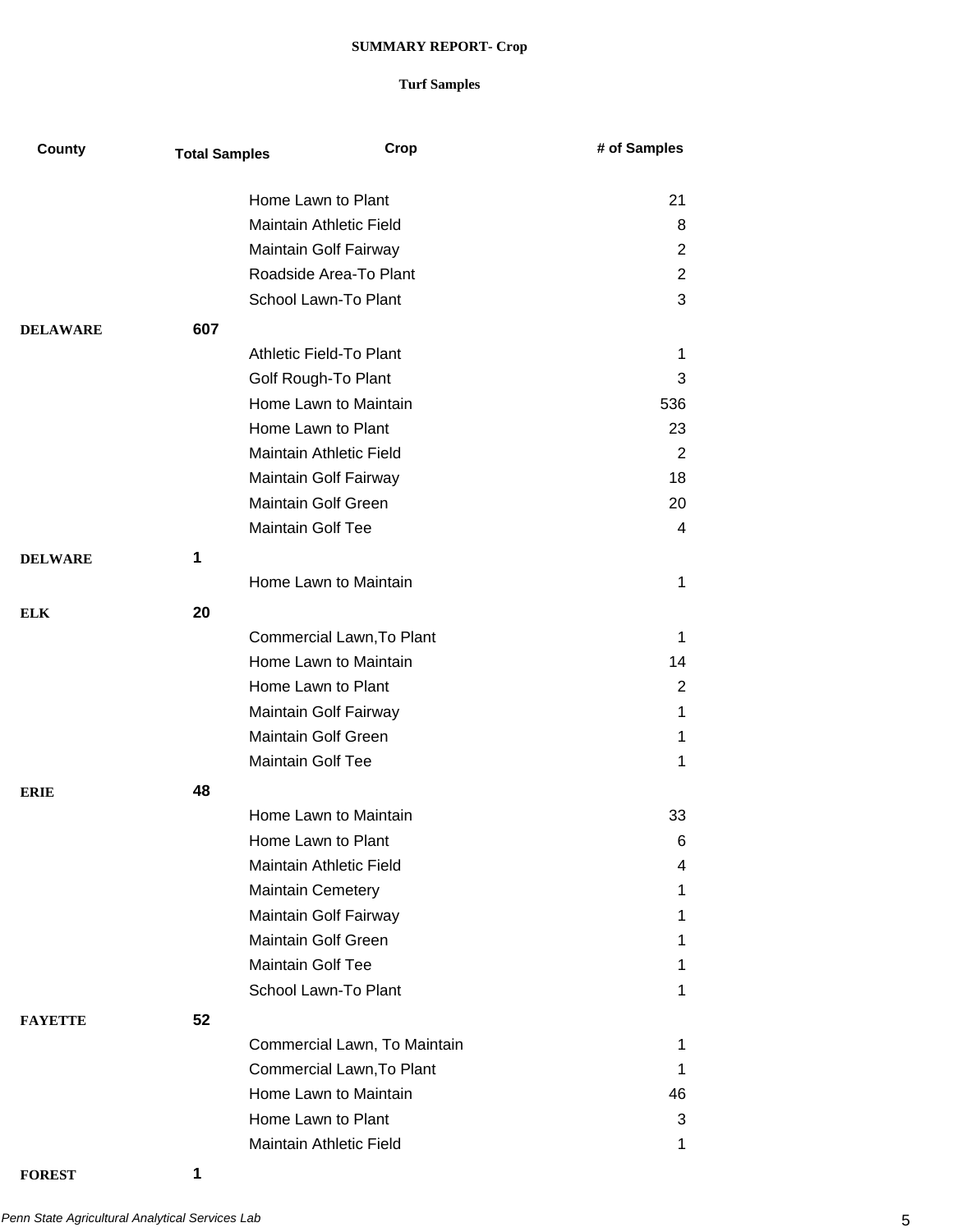| County            | <b>Total Samples</b> | Crop                         | # of Samples   |
|-------------------|----------------------|------------------------------|----------------|
|                   |                      | Home Lawn to Maintain        | 1              |
| <b>FRANKLIN</b>   | 226                  |                              |                |
|                   |                      | Athletic Field-To Plant      | 1              |
|                   |                      | Commercial Lawn, To Maintain | 1              |
|                   |                      | Home Lawn to Maintain        | 212            |
|                   |                      | Home Lawn to Plant           | 9              |
|                   |                      | Roadside Area-To Plant       | $\overline{2}$ |
|                   |                      | Sod Production-To Plant      | $\mathbf 1$    |
| <b>FULTON</b>     | 6                    |                              |                |
|                   |                      | Home Lawn to Maintain        | 5              |
|                   |                      | Home Lawn to Plant           | 1              |
| <b>GREENE</b>     | 8                    |                              |                |
|                   |                      | Athletic Field-To Plant      | 1              |
|                   |                      | Home Lawn to Maintain        | 4              |
|                   |                      | Maintain Athletic Field      | 3              |
|                   |                      |                              |                |
| <b>HUNTINGDON</b> | 27                   |                              |                |
|                   |                      | Home Lawn to Maintain        | 21             |
|                   |                      | Home Lawn to Plant           | 5              |
|                   |                      | Maintain Athletic Field      | 1              |
| <b>INDIANA</b>    | 40                   |                              |                |
|                   |                      | Commercial Lawn, To Plant    | 4              |
|                   |                      | Home Lawn to Maintain        | 23             |
|                   |                      | Home Lawn to Plant           | 6              |
|                   |                      | Sod Production-To Plant      | $\overline{7}$ |
| <b>JEFFERSON</b>  | 14                   |                              |                |
|                   |                      | Home Lawn to Maintain        | 9              |
|                   |                      | Home Lawn to Plant           | 5              |
| <b>JUNIATA</b>    | 19                   |                              |                |
|                   |                      | Home Lawn to Maintain        | 5              |
|                   |                      | Home Lawn to Plant           | 6              |
|                   |                      | Maintain Athletic Field      | 4              |
|                   |                      | Roadside Area-To Plant       | 1              |
|                   |                      | School Lawn-To Plant         | 3              |
| <b>LACKAWANNA</b> | 77                   |                              |                |
|                   |                      | Home Lawn to Maintain        | 61             |
|                   |                      | Home Lawn to Plant           | 9              |
|                   |                      | Maintain Athletic Field      | 5              |
|                   |                      | Maintain Golf Green          | $\overline{2}$ |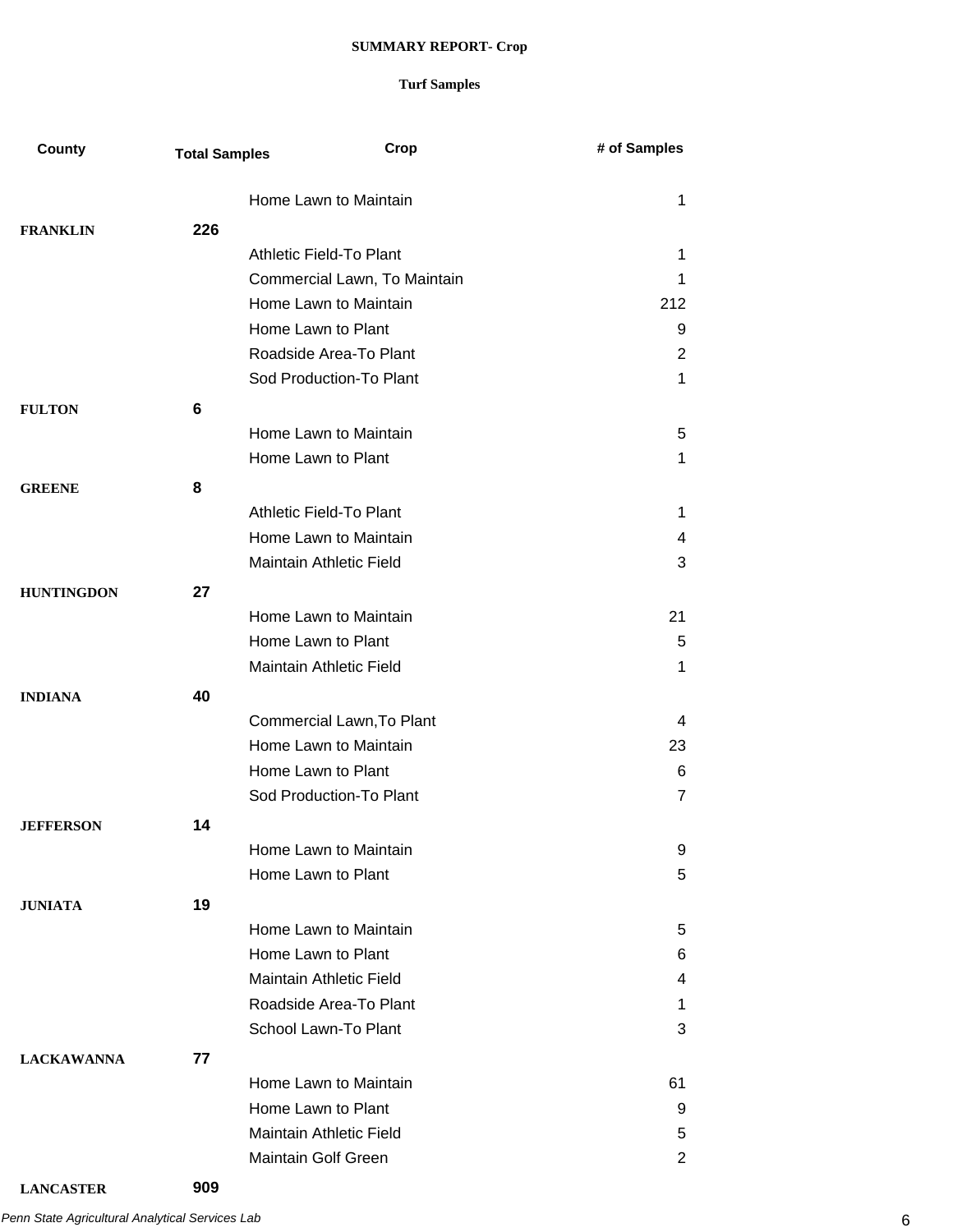| County          | <b>Total Samples</b> | Crop                           | # of Samples   |
|-----------------|----------------------|--------------------------------|----------------|
|                 |                      | Commercial Lawn, To Maintain   | 79             |
|                 |                      | Commercial Lawn, To Plant      | 1              |
|                 |                      | Golf Rough-To Plant            | 1              |
|                 |                      | Home Lawn to Maintain          | 762            |
|                 |                      | Home Lawn to Plant             | 42             |
|                 |                      | Maintain Athletic Field        | 5              |
|                 |                      | Maintain Park Area             | 10             |
|                 |                      | Park Area-To Plant             | 4              |
|                 |                      | Play Area-To Plant             | 1              |
|                 |                      | Roadside Area-To Plant         | 4              |
| <b>LAWRENCE</b> | 12                   |                                |                |
|                 |                      | Home Lawn to Maintain          | 5              |
|                 |                      | Home Lawn to Plant             | 5              |
|                 |                      | Park Area-To Plant             | 2              |
| <b>LEBANON</b>  | 87                   |                                |                |
|                 |                      | <b>Athletic Field-To Plant</b> | $\overline{2}$ |
|                 |                      | Home Lawn to Maintain          | 65             |
|                 |                      | Home Lawn to Plant             | 5              |
|                 |                      | Maintain Athletic Field        | 10             |
|                 |                      | <b>Maintain Golf Tee</b>       | 4              |
|                 |                      | Sod Production-To Plant        | 1              |
| <b>LEHIGH</b>   | 174                  |                                |                |
|                 |                      | Cemetery-To Plant              | $\overline{2}$ |
|                 |                      | Commercial Lawn, To Plant      | 1              |
|                 |                      | Home Lawn to Maintain          | 130            |
|                 |                      | Home Lawn to Plant             | 18             |
|                 |                      | <b>Maintain Athletic Field</b> | 23             |
| <b>LEHIGH</b>   | 1                    |                                |                |
|                 |                      | Home Lawn to Maintain          | 1              |
| <b>LUZERNE</b>  | 128                  |                                |                |
|                 |                      | Commercial Lawn, To Maintain   | $\mathbf 1$    |
|                 |                      | Commercial Lawn, To Plant      | 8              |
|                 |                      | Home Lawn to Maintain          | 94             |
|                 |                      | Home Lawn to Plant             | 8              |
|                 |                      | <b>Maintain Golf Green</b>     | 3              |
|                 |                      | Park Area-To Plant             | 6              |
|                 |                      | Roadside Area-To Plant         | 1              |
|                 |                      | School Lawn-To Plant           | 7              |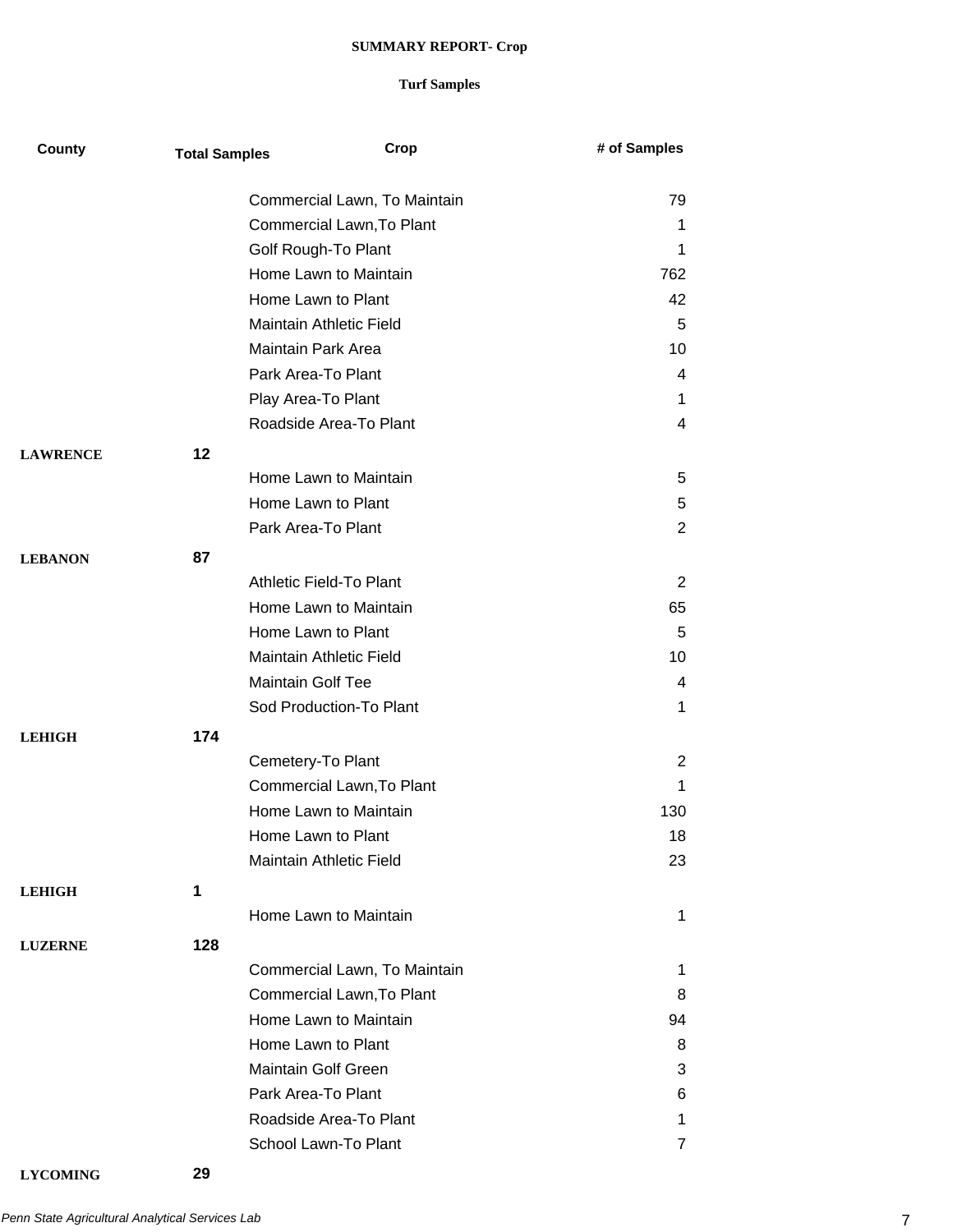| County             | <b>Total Samples</b> | Crop                                                      | # of Samples   |
|--------------------|----------------------|-----------------------------------------------------------|----------------|
|                    |                      |                                                           |                |
|                    |                      | Home Lawn to Maintain<br>Home Lawn to Plant               | 27             |
|                    |                      | <b>School Lawn-To Plant</b>                               | 1              |
|                    |                      |                                                           | 1              |
| <b>MCKEAN</b>      | 13                   |                                                           |                |
|                    |                      | Home Lawn to Maintain                                     | 9              |
|                    |                      | Home Lawn to Plant                                        | 1              |
|                    |                      | Maintain Athletic Field                                   | 3              |
| <b>MERCER</b>      | 26                   |                                                           |                |
|                    |                      | Home Lawn to Maintain                                     | 19             |
|                    |                      | Home Lawn to Plant                                        | $\overline{7}$ |
| <b>MIFFLIN</b>     | 11                   |                                                           |                |
|                    |                      | Home Lawn to Maintain                                     | 9              |
|                    |                      | Home Lawn to Plant                                        | 2              |
| <b>MONROE</b>      | 23                   |                                                           |                |
|                    |                      | Home Lawn to Maintain                                     | 16             |
|                    |                      | Home Lawn to Plant                                        | 6              |
|                    |                      | Roadside Area-To Plant                                    | 1              |
|                    |                      |                                                           |                |
| <b>MONTGOMERY</b>  | 1,152                | Athletic Field-To Plant                                   | 4              |
|                    |                      |                                                           | 4              |
|                    |                      | Commercial Lawn, To Maintain<br>Commercial Lawn, To Plant | 9              |
|                    |                      | Home Lawn to Maintain                                     |                |
|                    |                      | Home Lawn to Plant                                        | 1,028          |
|                    |                      | Maintain Athletic Field                                   | 46             |
|                    |                      |                                                           | 24             |
|                    |                      | <b>Maintain Cemetery</b>                                  | 3              |
|                    |                      | <b>Maintain Golf Green</b><br><b>Maintain Park Area</b>   | 1              |
|                    |                      |                                                           | 4              |
|                    |                      | Maintain Play Area                                        | 1              |
|                    |                      | Park Area-To Plant                                        | 7              |
|                    |                      | Roadside Area-To Plant                                    | 13             |
|                    |                      | School Lawn-To Plant                                      | 6              |
|                    |                      | Sod Production-To Plant                                   | 2              |
| <b>MONTOUR</b>     | 10                   |                                                           |                |
|                    |                      | Home Lawn to Maintain                                     | 10             |
| <b>NORTHAMPTON</b> | 164                  |                                                           |                |
|                    |                      | Athletic Field-To Plant                                   | 2              |
|                    |                      | Home Lawn to Maintain                                     | 144            |
|                    |                      | Home Lawn to Plant                                        | 17             |
|                    |                      | Maintain Play Area                                        | 1              |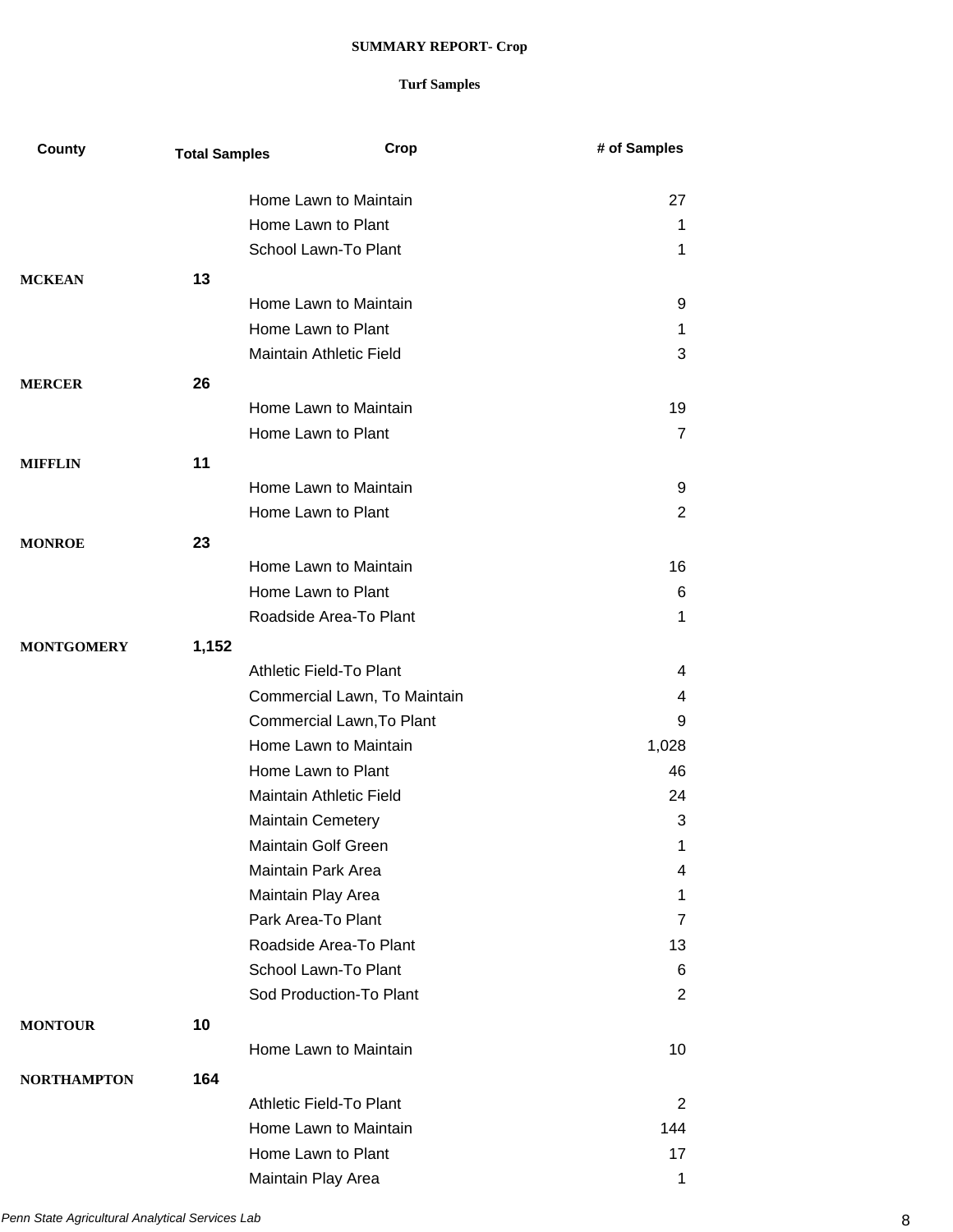| County                | <b>Total Samples</b> | Crop                      | # of Samples |
|-----------------------|----------------------|---------------------------|--------------|
| <b>NORTHUMBERLAND</b> | 22                   |                           |              |
|                       |                      | Home Lawn to Maintain     | 17           |
|                       |                      | Home Lawn to Plant        | 4            |
|                       |                      | Maintain Athletic Field   | 1            |
| <b>PERRY</b>          | 37                   |                           |              |
|                       |                      | Home Lawn to Maintain     | 29           |
|                       |                      | Home Lawn to Plant        | 8            |
| <b>PHILADELPHIA</b>   | 47                   |                           |              |
|                       |                      | Home Lawn to Maintain     | 21           |
|                       |                      | Home Lawn to Plant        | 12           |
|                       |                      | Maintain Athletic Field   | 1            |
|                       |                      | <b>Maintain Cemetery</b>  | 3            |
|                       |                      | <b>Maintain Park Area</b> | 4            |
|                       |                      | Park Area-To Plant        | 5            |
|                       |                      | Roadside Area-To Plant    | 1            |
| <b>PIKE</b>           | 5                    |                           |              |
|                       |                      | Home Lawn to Maintain     | 4            |
|                       |                      | Home Lawn to Plant        | 1            |
| <b>POTTER</b>         | 1                    |                           |              |
|                       |                      | Home Lawn to Maintain     | 1            |
| <b>SCHUYLKILL</b>     | 41                   |                           |              |
|                       |                      | Home Lawn to Maintain     | 30           |
|                       |                      | Home Lawn to Plant        | 8            |
|                       |                      | <b>Maintain Cemetery</b>  | 1            |
|                       |                      | Roadside Area-To Plant    | 2            |
| <b>SNYDER</b>         | 24                   |                           |              |
|                       |                      | Home Lawn to Maintain     | 20           |
|                       |                      | Home Lawn to Plant        | 4            |
| <b>SOMERSET</b>       | 16                   |                           |              |
|                       |                      | Home Lawn to Maintain     | 7            |
|                       |                      | Maintain Athletic Field   | 1            |
|                       |                      | Park Area-To Plant        | 8            |
| <b>SUSQUEHANNA</b>    | 32                   |                           |              |
|                       |                      | Home Lawn to Maintain     | 21           |
|                       |                      | Home Lawn to Plant        | 11           |
|                       |                      |                           |              |
| <b>TIOGA</b>          | 21                   | Home Lawn to Maintain     | 13           |
|                       |                      | Home Lawn to Plant        | 3            |
|                       |                      | Maintain Athletic Field   | 4            |
|                       |                      |                           |              |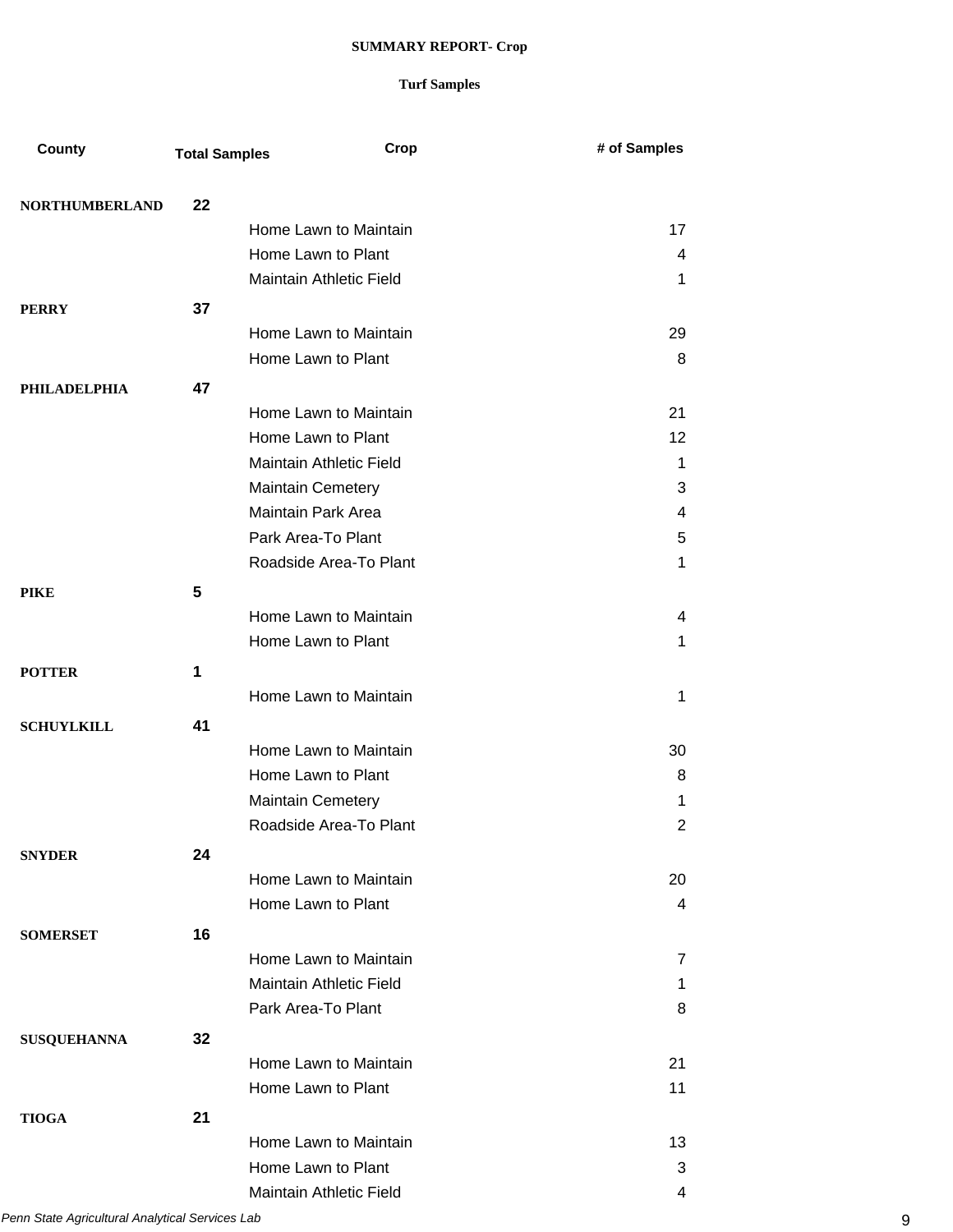| County              | <b>Total Samples</b> | Crop                                        | # of Samples   |
|---------------------|----------------------|---------------------------------------------|----------------|
|                     |                      | Roadside Area-To Plant                      | $\mathbf 1$    |
| <b>UNION</b>        | 62                   |                                             |                |
|                     |                      | Athletic Field-To Plant                     | $\mathbf 1$    |
|                     |                      | Home Lawn to Maintain                       | 34             |
|                     |                      | Home Lawn to Plant                          | 23             |
|                     |                      | <b>Maintain Athletic Field</b>              | 2              |
|                     |                      | Maintain School Lawn                        | $\mathbf 1$    |
|                     |                      | Park Area-To Plant                          | $\mathbf 1$    |
|                     |                      |                                             |                |
| <b>VENANGO</b>      | 9                    |                                             |                |
|                     |                      | Home Lawn to Maintain<br>Home Lawn to Plant | 4              |
|                     |                      |                                             | 5              |
| <b>WARREN</b>       | 7                    |                                             |                |
|                     |                      | Home Lawn to Maintain                       | 4              |
|                     |                      | Home Lawn to Plant                          | $\overline{2}$ |
|                     |                      | Park Area-To Plant                          | $\mathbf 1$    |
| <b>WASHINGTON</b>   | 84                   |                                             |                |
|                     |                      | Commercial Lawn, To Maintain                | $\overline{2}$ |
|                     |                      | Home Lawn to Maintain                       | 63             |
|                     |                      | Home Lawn to Plant                          | 15             |
|                     |                      | Maintain Play Area                          | $\overline{2}$ |
|                     |                      | Park Area-To Plant                          | $\mathbf 1$    |
|                     |                      | Roadside Area-To Plant                      | $\mathbf 1$    |
| <b>WAYNE</b>        | 34                   |                                             |                |
|                     |                      | Athletic Field-To Plant                     | 14             |
|                     |                      | Commercial Lawn, To Plant                   | 1              |
|                     |                      | Home Lawn to Maintain                       | 13             |
|                     |                      | Home Lawn to Plant                          | 4              |
|                     |                      | Maintain Athletic Field                     | $\mathbf 1$    |
|                     |                      | Park Area-To Plant                          | $\mathbf 1$    |
| <b>WESTMORELAND</b> | 150                  |                                             |                |
|                     |                      | Athletic Field-To Plant                     | 3              |
|                     |                      | Commercial Lawn, To Plant                   | 3              |
|                     |                      | Golf Fairway-To Plant                       | 6              |
|                     |                      | Home Lawn to Maintain                       | 109            |
|                     |                      | Home Lawn to Plant                          | 15             |
|                     |                      | Maintain Athletic Field                     | $\overline{2}$ |
|                     |                      | <b>Maintain Golf Green</b>                  | 3              |
|                     |                      | Maintain Play Area                          | 3              |
|                     |                      | Play Area-To Plant                          | 1              |